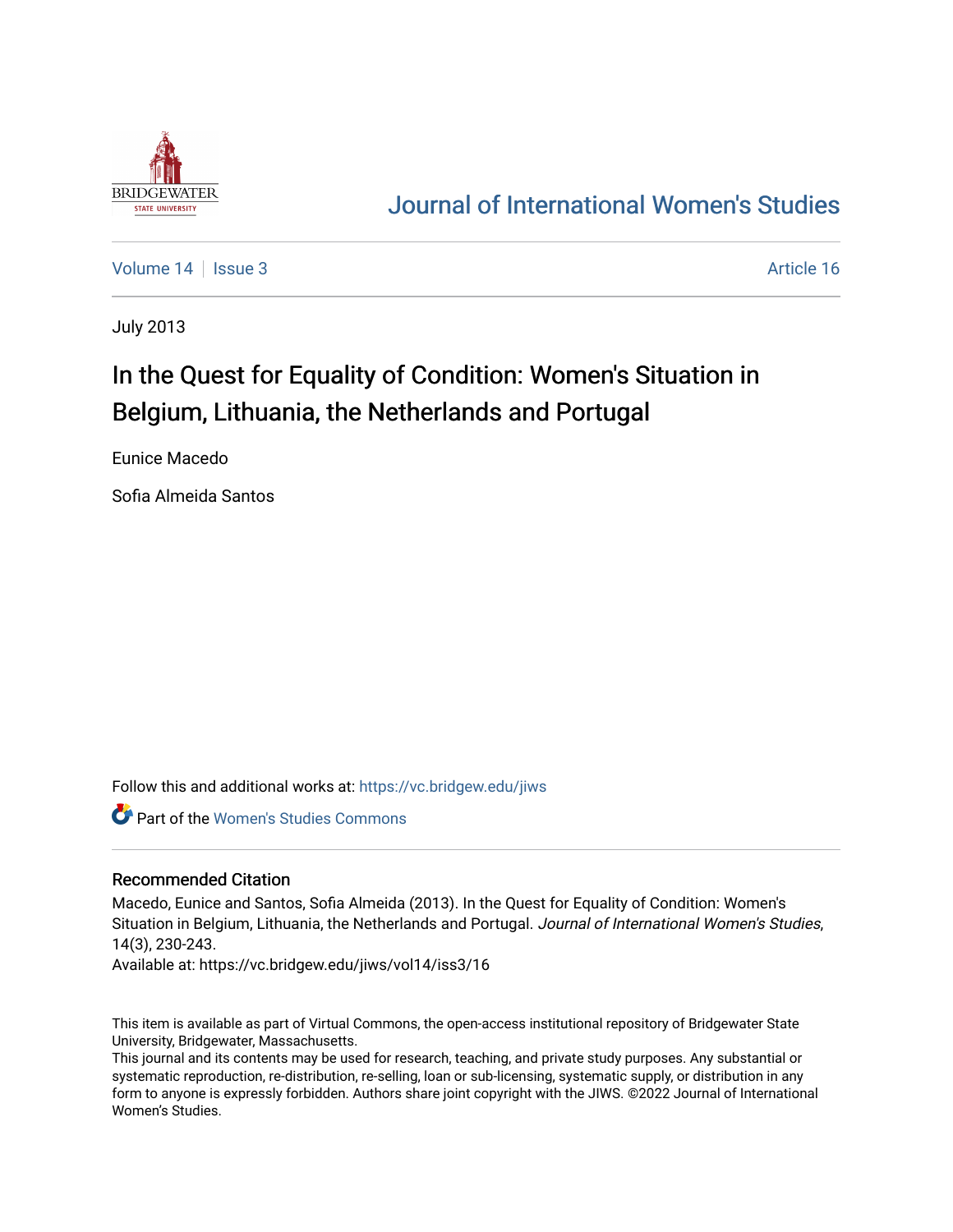This journal and its contents may be used for research, teaching and private study purposes. Any substantial or systematic reproduction, re-distribution, re-selling, loan or sub-licensing, systematic supply or distribution in any form to anyone is expressly forbidden. ©2013 Journal of International Women's Studies.\

# **In the quest for** *equality of condition***: women's situation in Belgium, Lithuania, the Netherlands and Portugal<sup>1</sup>**

By Eunice Macedo & Sofia Almeida Santos<sup>2</sup>

#### **Abstract:**

This article discusses the concept *of equality of condition* as a possibility of citizenship for women in diverse fields of social life: house work, labour market and social benefits, in particular. Women talks were gathered through Focus Group Discussion with a group of higher education students, in an Erasmus Intensive Programme, which involved Belgium, Lithuania, the Netherlands and Portugal. These countries are seen in their roles as European member states with diverse positions in the European Union. We start by describing shortly the European and national legal settings for women's citizenship, and we theorize the ways Europe relates to their citizens. Going *beyond presence*, we analyse women's possibilities to *get in* and to succeed in the labour market, as well as we examine the allocations attributed to women in the domestic sphere of *care* and house work, as well as the attribution of social benefits by the states. Hence, we also explore the positive or negative impact on equality of condition of the diverse dimensions that intertwine in their lives.

*Key words*: equality of condition as opportunity, labour market, housework, women in Belgium, Lithuania, Netherlands, Portugal.

#### **Introduction**

 $\overline{a}$ 

The possibilities of equality of condition for women's citizenship in what concerns the labour market, the distribution of housework and the ways women themselves analyse this problem, are the questions underlying this article, which is based on women's talk. It focuses on recognising women's role as citizenship construction actors that are able to express, discuss and contribute to change of the social order they live in.

In order to achieve this we start by theorizing the need for a political agenda that envisages equality of condition as a right and an opportunity for women, in terms of recognition, respect and participation in the social world (Baker, Lynch, Cantillon & Walsh, 2004). Secondly, we dedicate some space to share women's perspectives about the gender division of work in the family and in labour market.

In what concerns the political and social context concerning gender, it is interesting to note that in the last 30 to 35 years, gender equality in citizenship has become a concern in the European Union (EU) as well as in member states. This has given room to great diversity of policies aimed at overcoming inequalities in the organisation of labour, in politics, in family and intimacy, and so forth. Though, nowadays, citizenship gender inequalities still prevail and are

Netherlands and Portugal, during an Erasmus Intensive Programme: "WASPOLSS – Tracking New European Ways

<sup>&</sup>lt;sup>1</sup> This paper builds on discussion with a group of higher education young women from Belgium, Lithuania, the

in Social Policy, Legal and Social Services", at Mykolas Romeris University, Vilnius, in April 2008.

 $2$  University of Porto/FPCE Centre for Research and Intervention in Education (CIIE)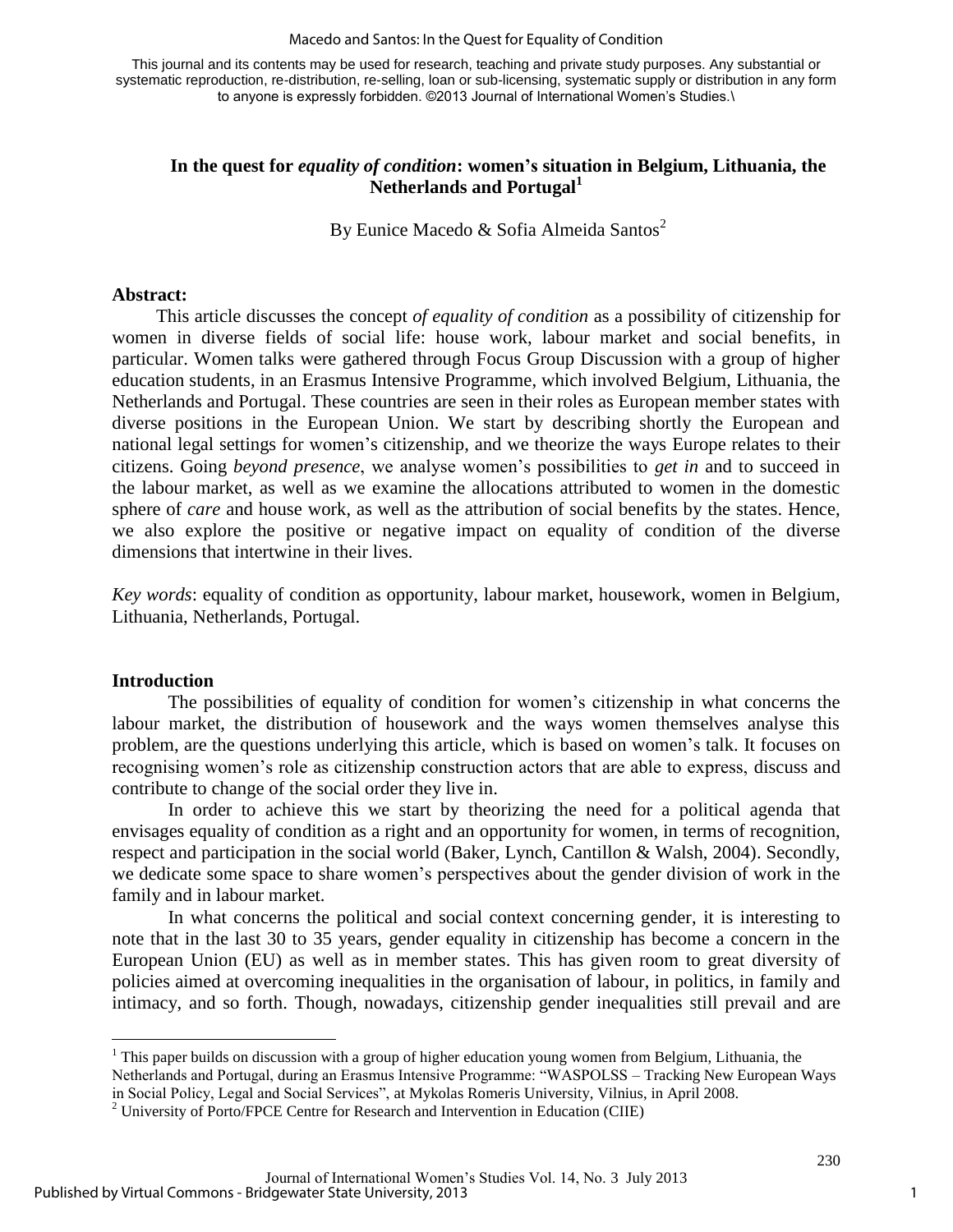socially recognized as problematic. They do assume specific and diverse nuances within various European contexts and affect women and men positioning in the labour market and other fields of everyday life. These phenomena of inequality, which frequently are naturalized, put at risk women's attainment of citizenship and limit the experience of democracy by a "people of men and women" (Amaral, 2004: 17).

Currently, gender equality is considered as one of the pillars of the EU, where the promotion of equality between men and women is seen as crucial (ibid). Gender specific policy has been based on the principle of equal opportunities in the labour market, focusing equal pay for equal work, equal treatment in employment and working conditions, and equal treatment in social security (Meier & Lombardo, 2008; Ramalho, 2004). The set of prerequisites in the Communitarian Right and the *acquis of soft law*, that constitute the communitarian right for equality still constitute a great advancement (Amaral, 2004).

Nonetheless, the concept of equal opportunities falls short of assuring women with *equality of outcome* (Meier & Lombardo, 2008), and even shorter in assuring *equality of condition* (Baker et al, 2004), as we will explore. It is within the first concern that the Amsterdam Treaty (art. 141. 4) establishes equality of outcome as a goal, allowing "member states to introduce positive actions as a compensatory or preventive measure, thus recognising the discrimination women face as a collective and the need for a strategy of reversal" (Meier  $\&$ Lombardo, 2008: 482). In its turn, article 3.2, which focus gender mainstreaming, brings to light a larger concept of gender equality that implies the elimination of any kind of inequality (ibid.).

One may say that the focus on equality of outcome opened the room for political strategies, such as positive action measures and gender mainstreaming. This comes together with scholarly and political discussion around recognition, which arouse with the drive of diverse social movements, feminist in particular, ecologic, ethnic, sexual orientation, and others. So, the 'new' social policies arise in the context of difference, diversity and wide fragmentation, in articulation with the claim for cultural rights (Macedo & Fonseca, 2009). Though, as many feminists have unveiled, we need to keep in mind that, in the very recent past, women were frequently excluded from citizenship. Importantly, the so-called universalistic citizenship and its inherent rights were, effectively, attributed to the working males and *de facto* excluded women. Rights, such as earning property, unemployment allowance, and voting are examples of this.

This is to say that women and men formal equal legal status needs to come together with the "elimination of barriers to a full participation in social life and of biases to an equal valorisation" (Meier & Lombardo, 2008: 482). Hence, even though progress has been made in legal terms, there is still a lot to be done to ensure that the juridical protection of women has a positive correlation to the effective social and economic conditions many women live in (Amaral, 2004). This means that the formulation of citizenship on the basis of equality may open room for the achievement of a gender equal citizenship in the European Union, if only other social, political measures supported in a larger view of citizenship are taken into account. In the next section, we theorize some of the ways Europe and European states deal with citizenship and citizenry.

#### **Europe, states and citizenship**

Institutionalist theories of Europeanization provide an understanding of the interaction of European and national forces in the political edifice. Traditional approaches have described Europeanization as the construction, diffusion and institutionalizing of political paradigms,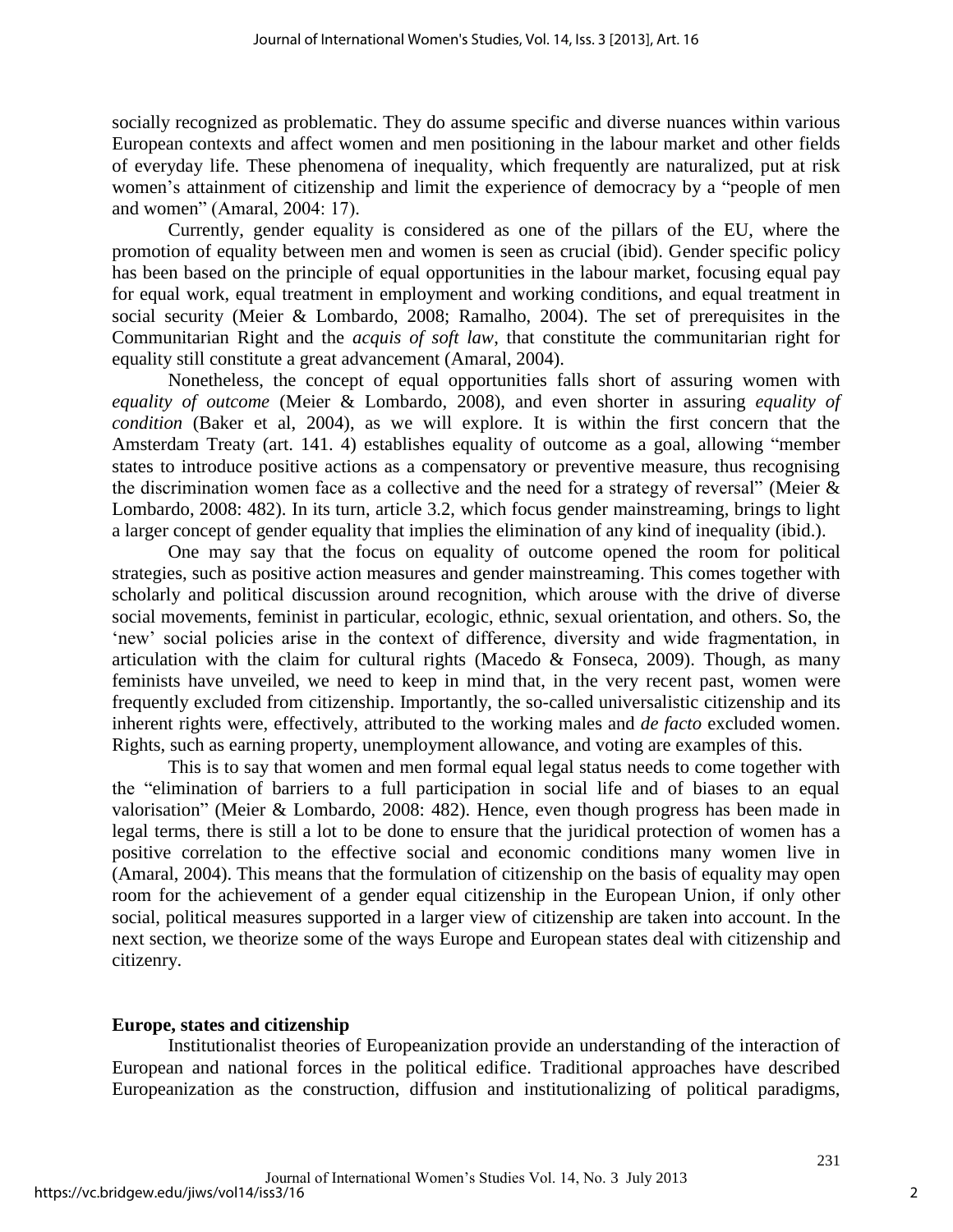embodied in rules, procedures and so forth, which lead to the building of beliefs and norms, styles and ways of acting. These are consolidated in the construction of public politics in the European Union and later on incorporated in the logics of speech, identities, political structures and public politics of the member states (Radaelli, 2003). In their turn, the new institutionalists theorize Europeanization as a complex process that takes place at several interconnected levels and that is mediated by national institutions. It concurrently recognizes both the European Union and the member states and its institutions, whose relative power and interests are negotiated (Cowles & Risse, 2001; Barroso, 2006).

Hence, the relationship between the states and their citizens does occur within a widely theorized framework of economic, political and cultural globalized conjuncture that establishes the scenery for a European citizenship, where quite conservative ideologies are at stake. This may be seen as a hegemonic market led process of '*Westernization'* or '*Americanisation'* that stands for the dissemination as universal of a middle class, white, cultured, male culture, which subordinates the European diversity to a Western/American culture (Santos,2001). While this dissemination interacts and changes the nature and roles of the states it also transforms the nature and role of citizenship and of who is considered to be a citizen (Macedo, 2009). States have assumed different shapes and roles: from welfare protective states to contractual and performative states, that mediate and regulate the excesses of the market, or act as one competitive partner (Yeatman, 1993), to states that perform as one actor - among others - taking part in a system of multiple scales of governance, influence, and regulation (Barroso, 2006; Gordon & Stack, 2007). In any of these roles, the states weren't and aren't uniform ideological apparatus but do constitute conjunctions of interests and perspectives, which sometimes conflict. European Union – as a conjunction of states -, and each member state constitute complex settings where diverse powers interact, conflict and are negotiated.

Non-uniformity and non neutrality are also at stake when it comes to gender. Europe and member states are spaces of discursive and practical struggle within which gender policies assume a crucial role. Gender relations and the differential of power associated to it are produced and reproduced within the state and the EU: bonds and boundaries between the public and private spheres are redefined and renegotiated and some type of mediation is enacted in between the market, families, education and other institutions. It is in this role that the states, under European regulation, concurrently, try to promote gender equal opportunities while they may contribute to building women as dependent, victims or unproductive (Blackmore, 1999), whereas admitting, in some cases, women construction of moderate paths of autonomy. In the next section, we question equal opportunity and the ways it interferes with gendered positions in the labour market and the family.

#### **Beyond presence: What "equal opportunity"?**

Going beyond a "politics of presence" (Phillips: 2001), which claims for women occupation of the public space, we locate a view of citizenship that pays attention and builds on the current debate on equality of opportunity, as still centred in the labour market. As illustrated above, the nature and substance of equal opportunity has been object of contestation and questioning. For instance, Anne Phillips (2004) admits that "if a society is *seriously* committed to equalising opportunities, it will have to incorporate at least some elements of outcome equality". Also, Phillips (2006) emphasises the value of "equal opportunity" for political theorists as it recognises that different people care for different things. As she puts it, "societies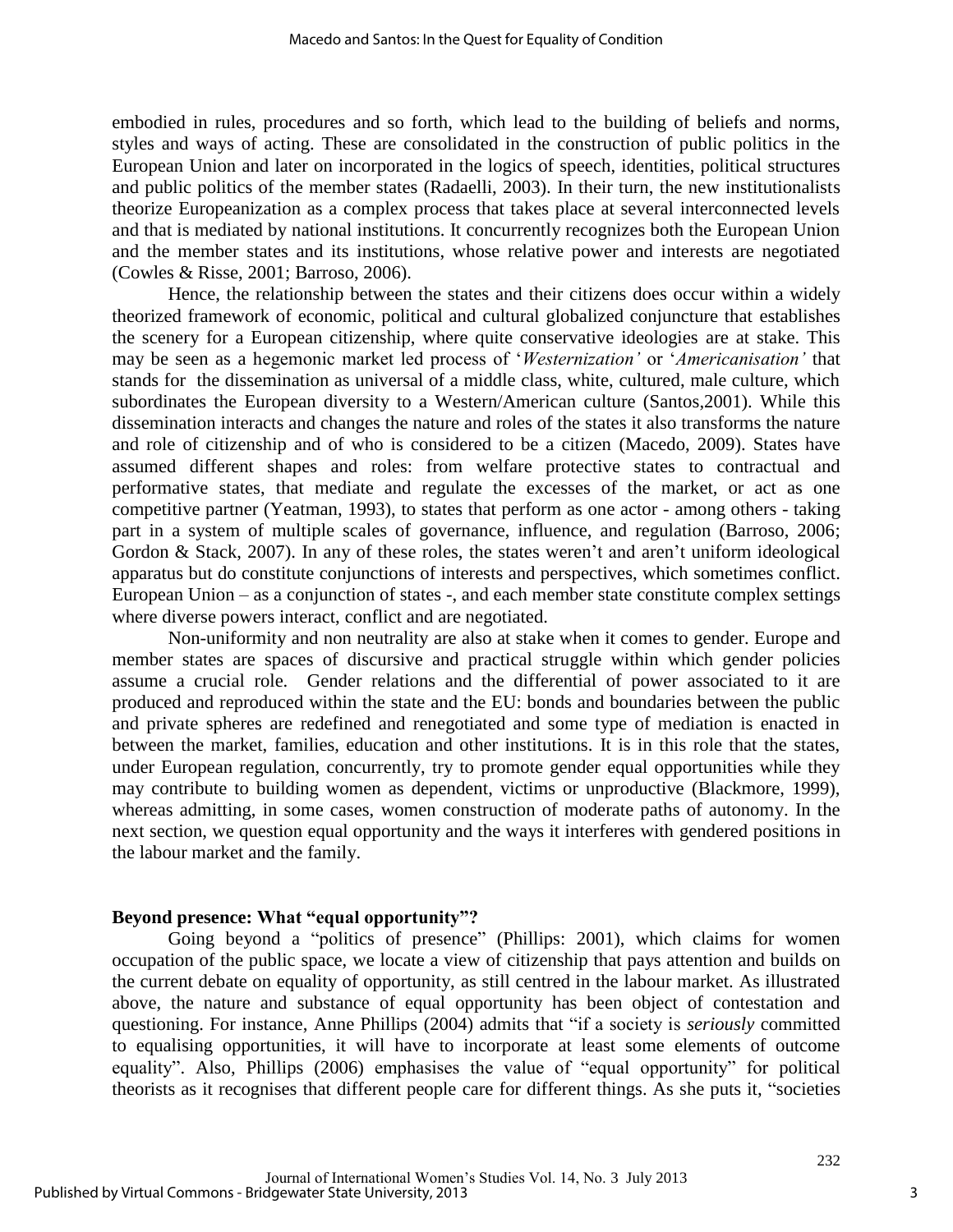cannot equalise simply by handing out identical parcels of goods or activities"; a concern that has been present in European and national gender policies.

Phillips also helps theorize people as "responsible agents, accountable at least to some extent for the choices they make and the things that they do" (Phillips, 2006: 1). Thus, as she sees it "we may have to choose between an unsatisfactory minimum that fails to deliver even what is now conventionally regarded as equality of opportunity, or an approach that more decisively breaks with the opportunity paradigm" (Phillips, 2006: 22).

In turn, Baker, Lynch, Cantilon and Walsh (2004) argue that the distinction between the liberal idea of equality of opportunity and the idea of 'equality of outcome' can be misleading and they propose "equality of condition" a concept centred on the possibility to choose the own pathways, "among alternatives of similar worth" (2004: 33), which opens room to women autonomy in the definition of their lives (Araújo & Fonseca, 2007). *Baker et al.* make resource to this idea in the attempt to transcend the liberal idea of equal opportunity, which is focused in the right to compete and that is centred in even-handedness struggle for advantage. Their broader proposal of "equality of condition", aimed at "enabling and empowering people to exercise what might be called real choices among real options" (ibid: 34), reveals of particular interest to our analysis. As referred by the authors and we summarize, equality of condition<sup>3</sup> includes a set of interconnected dimensions, which we intertwine with women's diverse spaces for citizenship enactment.

- 1. Respect and recognition addressing the opportunity to "live one's life without the burden of contempt and enmity from the dominant culture";
- 2. Resources referring the opportunity to have "a range of resource-dependent options that is of roughly the same value as those of others", in order to put in perspective financial, cultural social and educational redistributive policies;
- 3. Love, care and solidarity envisaging the opportunity of access to "ample scope for forming valuable human attachments";
- 4. Power tackling people opportunity "to influence the decisions that affect their lives":
- 5. Working and learning –focusing the opportunity for a "real choice among occupations that they find satisfying or fulfilling" (Baker et al, 2004).

These dimensions can be matched up with "recognition, redistribution, power and care" as theorized by Lynch & Lodge (2002), and rearticulated by Fonseca (2006) in her work about the voices of young women. As referred above, it is important to emphasise that redistribution policies – aimed at the redistribution of goods – that allow the access to services, education and social security are not enough, on its own, to promote equality of condition in citizenship. That is why feminist claims for the "recognition and participation" (Fraser, 1997) of female and male citizens gains particular meaning.

Therefore, this article locates citizenship in terms of equality of condition as an opportunity; a mode of gender equality, which includes equality of outcome, and recognition; informed choice and autonomy in the decision-making process (Phillips, 2006). This implies women access and possibility of success in all fields of social life, aimed at genuine interdependence, as a primordial prerequisite of autonomy and substantive citizenship (Lister,

<sup>&</sup>lt;sup>3</sup> In her Master's dissertation, Sofia Almeida Santos (2009), also theorizes equality of condition as the conceptual framework for education, social and cultural implementation with ethnic, social and cultural communities.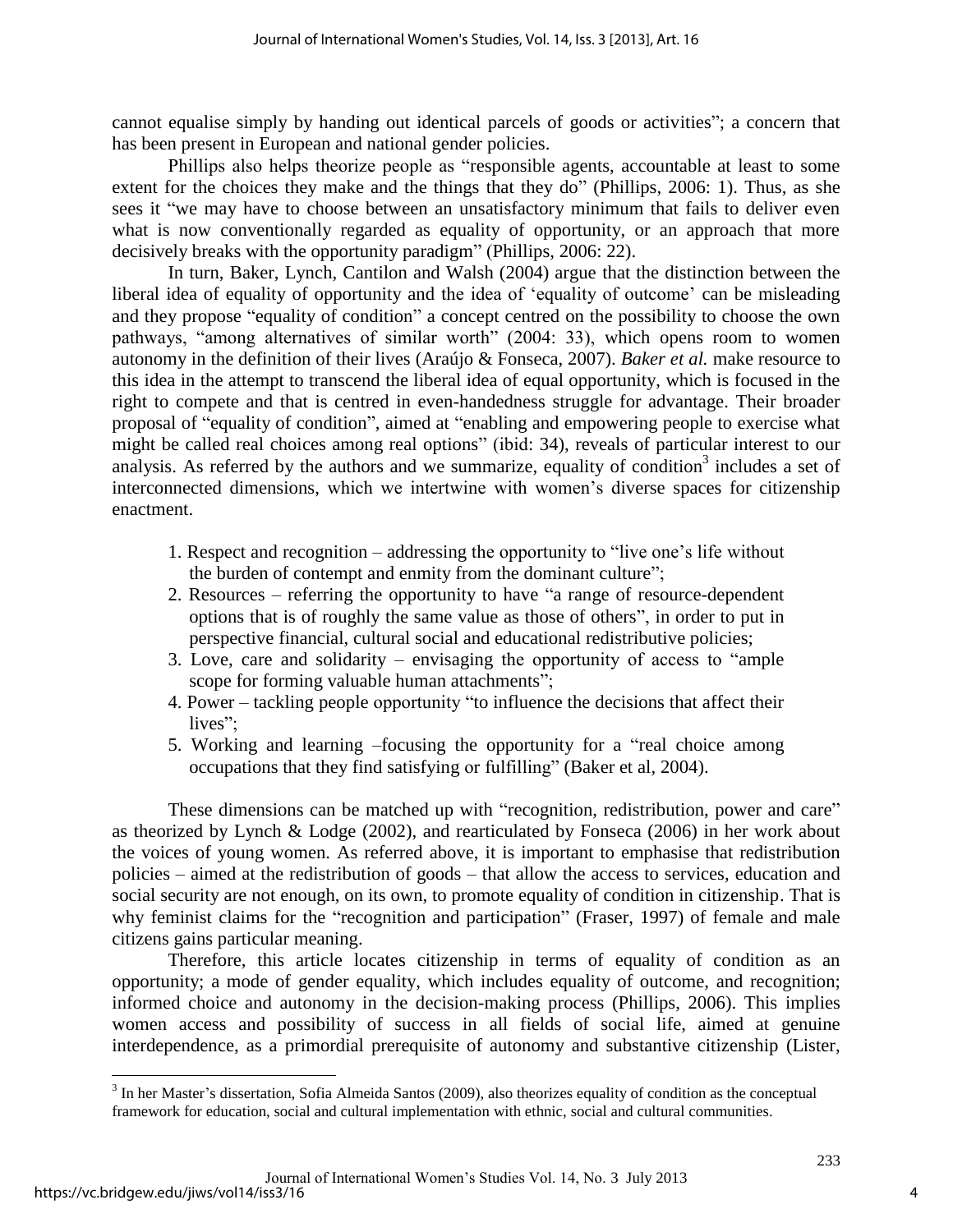1999). It seems that the opportunity for equality of condition could be shaped within the labour market and the social security system as well as in other fields of human lives. Though, equal opportunity, as it is, may constraint the legal framework of gender equality and, therefore, may limit women's citizenship.

In order to understand women current situation and opportunities of citizenship in terms of equality of condition, in the next section, we move to analyse women views about women participation in housework, in the labour market and the policies that have been produced

# **Women allocations in Belgium, Lithuania, the Netherlands and Portugal: women have a say<sup>4</sup>**

Data was collected through Focus Group Discussion with women from Belgium, Lithuania, the Netherlands, and Portugal. Women shared their knowledge and experiences, building new and richer views about their own realities and the realities of others. Therefore, group discussions promoted awareness (Macedo, 2009) and allowed the construction of transnational "knowledge". This method is supported on a feminist methodologicalepistemological tradition that assumes 'voice' as a citizenship legitimating tool, which helps to overcome women oppression; an oppression embodied in the silencing of their voices, their knowledge(s), experiences, history and ways to understand the world (Arnot, 2006).

Women identified countries' similitude(s) and difference(s), taking into account their histories and current positioning within Europe, their modes of development and productive capacity. Belgium and the Netherlands, as central countries, have highly advanced technologies and have the capacity to produce complex goods; they occupy preponderant hegemonic positions in what concerns market relations and political and cultural power. In their turn, Lithuania and Portugal are (semi)peripheral countries, a designation that refers to their localization in terms of power by reference to other countries in the "world capitalist system" (Wallerstein, 1990). They have an intermediate level of development, and go through particular exogenous and endogenous tensions (Braidotti, 1998) and they are highly permeable to the globalization phenomenon (Santos, 2001), currently shaped by the worldwide economic crisis.

Significant differences in the development of the countries' civilization, the accumulation of capital and the uneven distribution of work and opportunities were also recognized. This socio-political setting, necessarily, affects women experience of the labour market, as we move to explore.

Much has been, and needs to be, said about the interplay of worldwide economies in the changes that occur in the labour market, the ideological-political approaches to work as a tool for women individual and collective emancipation, and the structural amends which need to be introduced in the relation of the states with citizens, women in particular, to promote democratic change.

This point builds on women's emancipatory talk about women's situation in the labour market and in private life, matched up with official statistical data. According to the theoreticalmethodological view that supports women voice in this research, we make the assertion that all matters are women matters. This means that the improvement of existing democracies needs and depends on the participation of all citizens, women and men, and on their engagement and participation in all matters affecting everybody's lives.

<sup>&</sup>lt;sup>4</sup> Our thanks to Mariska Deckers, Plantijnhogeschool; Sheila de Wit, Inholland University; and Raimonda Ažubalytė, Mykolas Romeris University, who provided very pertinent data for discussion.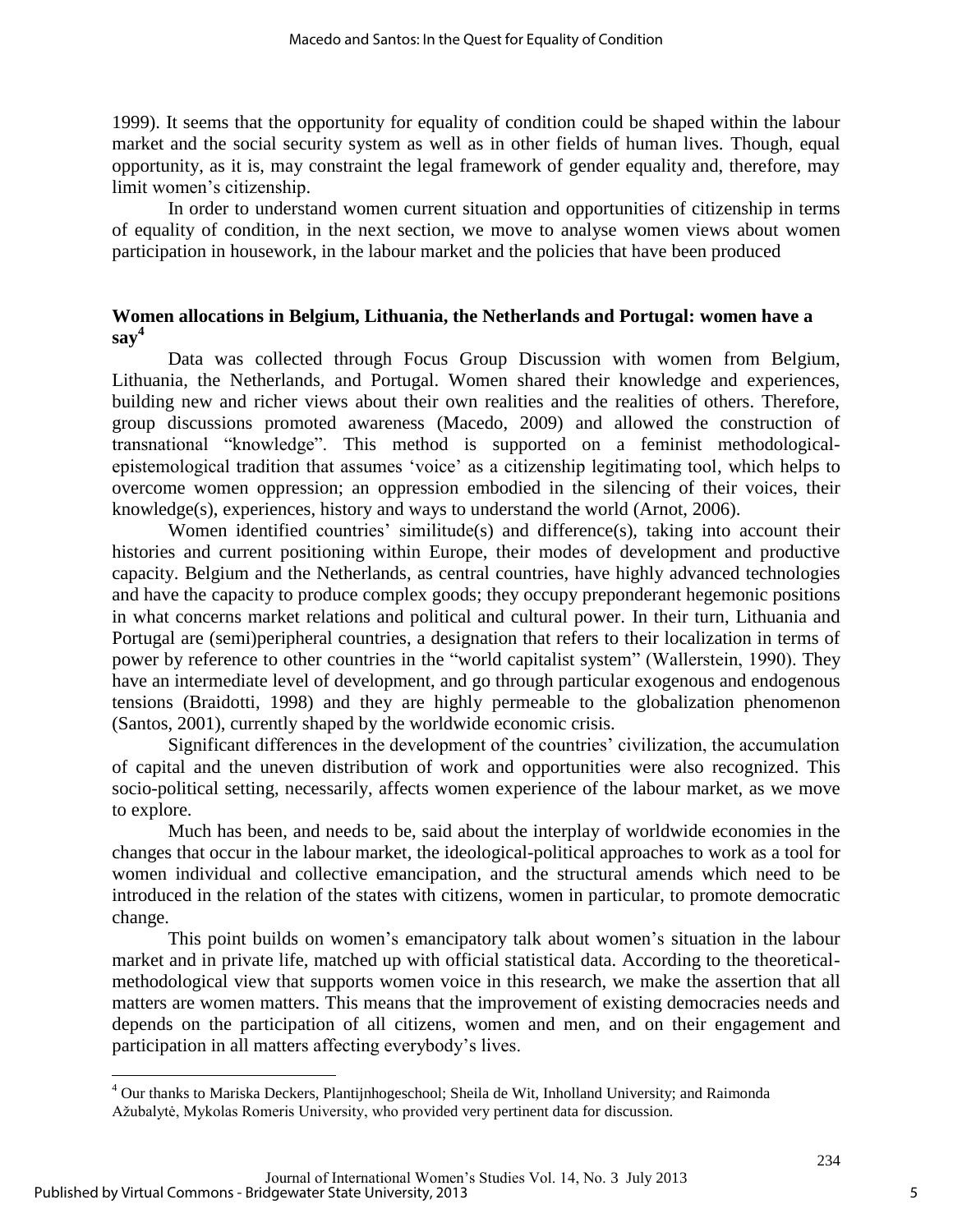Countries' recent histories, current positions in Europe, laws and practices were subject to discussion. This allowed the group to build a wide reaching awareness about countries similarities and differences, challenges and opportunities for change. Interestingly, historical resemblances were found in between Belgium and the Netherlands, on the one side, and Lithuania and Portugal, on the other. On the one hand, Belgium and the Netherlands were at the origins of the European Economic Community (EEC), in 1957, and participated in the construction of its political assumptions and terms of action; they also had a long lasting opportunity to solidify their position as member states. Both Portugal and Lithuania underwent a long period of totalitarian regimes, fascist in the first case and so-called socialist in the second.<sup>5</sup>

These countries became members of the EU at different times: Portugal, in 1985, and Lithuania, in 2004; both in quite fragile positions and making significant effort to comply with the community.

Together with the view of gender inequalities as a social problem--which led to the production of gender equality policies within a European framework–as we referred, real changes in peoples' lives need to be fostered in the four countries. Data showed that gender equality concerns have been present in the four countries at different times. In the Netherlands since 1986, for example, women and men have been entitled to similar social security benefits, such as the same retirement pensions (Cattrysse, 2004). Belgium also invested in gender equality through legal measures but inequalities still prevail, for instance, in unemployment funds and in retirement pensions, due to women precarious professional pathways, which stand on individual capacity to conciliate part time work and housework. Portugal legislated gender equality of opportunities in work and employment just in 1979 (Decree-Law 392/79, 20th September) after the revolution that installed democracy, but gender division and veiled inequalities still prevail (see CIG, 2007). Even though–and because–gender inequalities still prevail, the Portuguese public politics have kept the compromise to promote gender equality in all national, international and European instances, as expressed in the *IV Plano Nacional para a Igualdade de Género, Cidadania e não Discriminação* (IV National Plan towards Gender Equality, Citizenship and non- Discrimination) (2011-2013) and the *Estratégia para a Igualdade entre Homens e Mulheres* (Strategy towards Equality between Men and Women) (2010-2015). Lithuania, in its turn, legislated equality for all, including women, in 1988 after the Soviet crash, and was considered to be the country with the greatest degree of progress in the field of "sexual" (sic) equality, in 2007 (Saukienė*,* 2008) in legal terms. Though, 'life' changes need to occur in this country as well.

#### **Beyond the** *double burden***: Opportunities for women recognition and respect in family work.**

*'Double burden'* is an expression frequently used in gender studies to describe women's accumulation of paid public work and unpaid private care and house work*.* Other scholars allege that this cumulative burden overcomes the double task. As they see it, and we subscribe, the

 $<sup>5</sup>$  Portugal went through a very long period of 48 years of dictatorship—a totalitarian and oppressive fascist regime,</sup> which lasted up until the Carnation Revolution of the 25th April 1974. The Portuguese revolution is called such due to the total absence of violence even though it was performed by the army with open support from the population. In its turn, Lithuania went through 50 years of Soviet Occupation (1940-1990), a period when it was subjected to an authoritarian, so-called socialist, state capitalist one party regime, which resulted in strong economic and citizenship recession that put at risk people's social rights.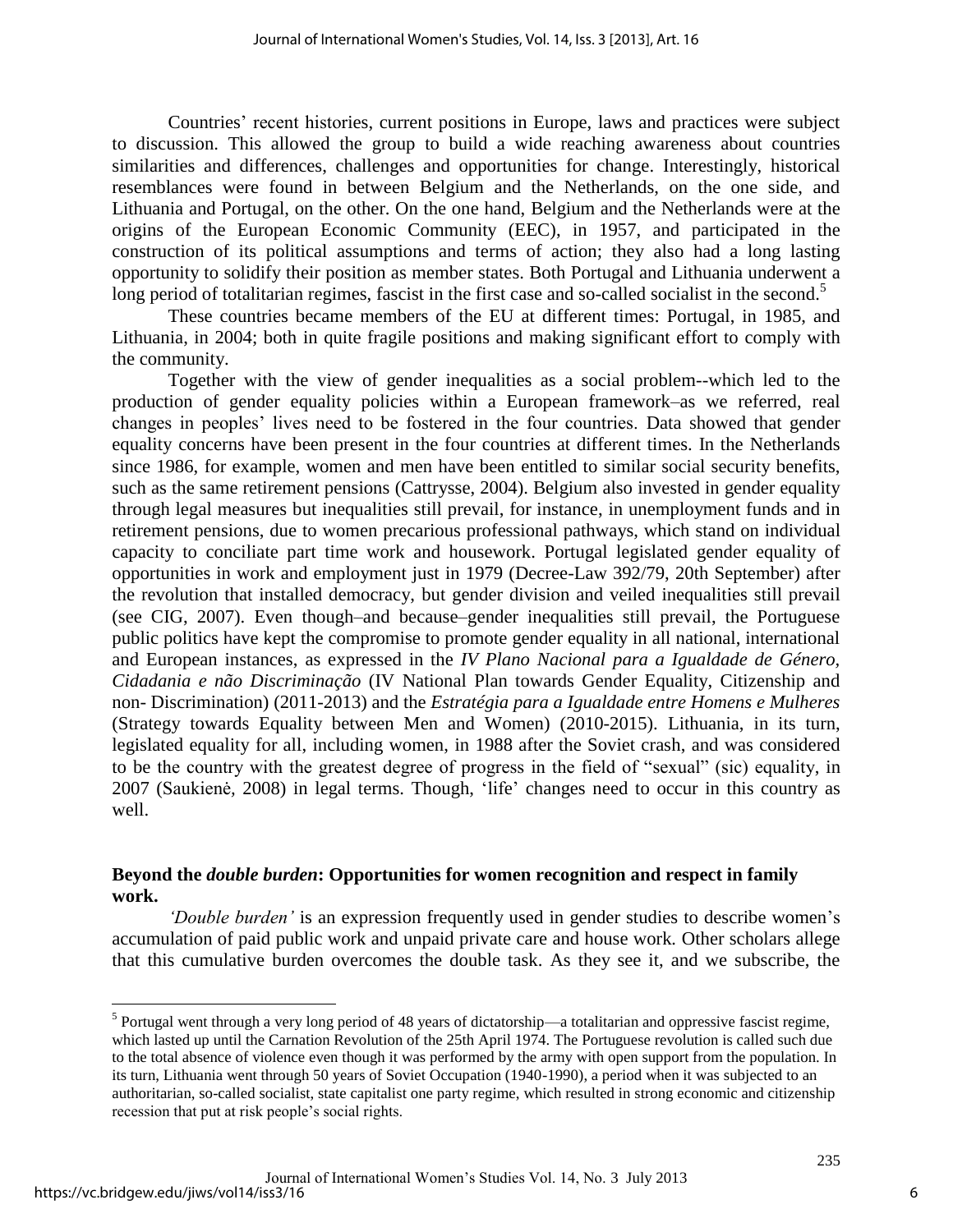management of the family, and all the relational work and engagement it implies, together with house work, and all the physical and managerial work it implies, largely overcomes the weight of the professional more distanced public work (Oliveira, 2006; 2009). This discussion must shift away from *conciliation* – that deals with the problem on an individual basis - to place it as one of the greatest challenges faced by women, men and democracy.

When it came to discuss gender divisions of the domestic work of care, in Belgium, Lithuania, the Netherlands, and Portugal, women were evidenced as always present in the spaces of care in all countries. This includes the *responsibility* and the *making of* house work, the work of care for the elderly, the ill, people with disabilities and children. Only in the Netherlands the work of care for the elderly has been largely assumed by the state and private institutions, but this situation is due to change owing to economic recession. In the private sphere, the ill are exclusively cared for by women, except in Belgium where this task is shared with men. Both in Belgium and in Portugal, women are responsible for the elderly, at home, but there are state sheltering institutions, as well as private/paid institutions in Portugal. The work of care for people with disabilities, within the family is also predominantly female. In a promising note, illustrating men growing openness to the emotional world – that shapes the new forms of masculinity--the work of care for the children is the only task described as increasingly shared between women and men in the four countries. Some of the domestic tasks are shared by women and men in all countries but Lithuania. Though, the management of family life, seen as unproductive, in articulation with the productive work still remains on women shoulders. As a result, in positive correlation to women's much larger attribution of responsibilities in the domestic sphere, they spend more time than men in house work, in all countries, as in the Netherlands and in Belgium one can observe the prevalence of a "work culture" that views women part time work as the best opportunity for them to manage the so-called double burden of public and private work, as we develop below. Hence, the use of time also rose as an important matter to be discussed and data was collected. Time management - decisions about how to spend time - is one of the greatest challenges women have to confront and it constitutes a limit to their citizenship (Oliveira, 2006, 2009; Lister, 1999).

One might think that women's greater role within the family might assure them greater opportunity to develop "valuable human attachments". Though, the nature of their role puts this into question. Studies have proven that the dimension of sociability with children may be diminished by the pressure to discipline and educate, supervise homework and so forth, whereas men take more profit of the playful sociability(ies). The implicitly and explicitly, attribution to women of time and energy consuming home tasks also limits their possibility to "chose among occupations", jeopardizing another pertinent dimension of *equality of condition*.

Concurrently, in all countries, whereas women are seen as personally responsible for the tasks they are attributed, men participation - when it occurs - is subsidiary to women or to substitute them in their absence. Therefore, female work within the private domestic space also survives in a position of invisibility in terms of social recognition - one of the dimensions inherent to citizenship *equality of condition*.

#### **Social benefits as an opportunity to improve women power and resources**

Social benefits attributed to women in the diverse areas that are covered by states' security systems also need and were object of deep analysis. Though, in this article they are lightly approached. Several topics were discussed: health and education; support to single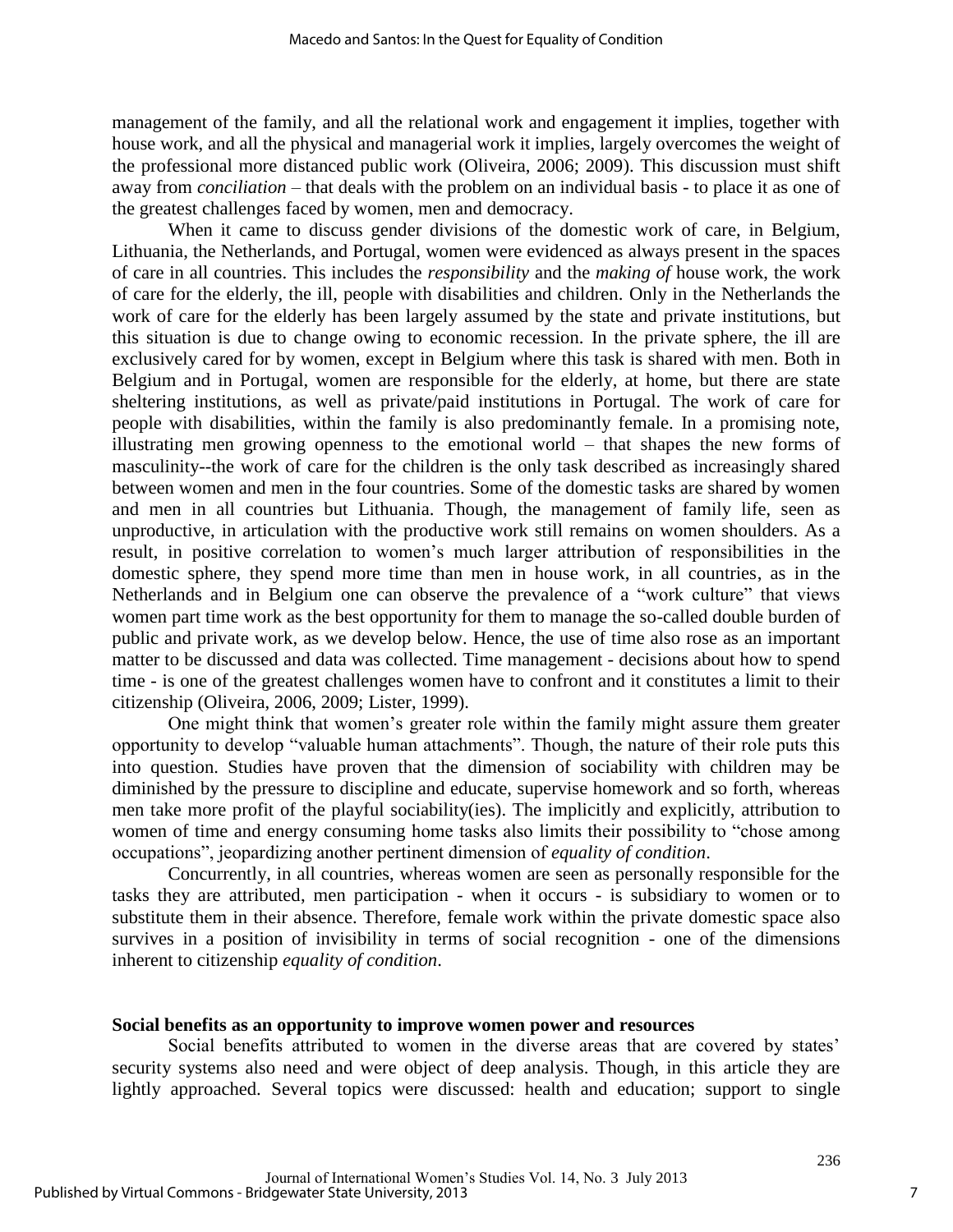mothers and to maternity, support to the elderly and people with disabilities; unemployment fund and retirement pensions, National Retirement Programmes and Training and Qualification.

In the quest for *equality of condition* in citizenship, this right to social benefits might constitute a form of social recognition of women almost invisible domestic work, with women empowerment as result.

It became clear that social benefits vary widely in between the central countries and the (semi)peripheral countries. In Belgium and the Netherlands, except for the unemployment fund, described as low-average, social benefits were described by women in the group as *good*, *quite good* or *average*. In Lithuania and Portugal they were mainly placed in between average and low, except for maternity leave in Lithuania<sup>6</sup> and Education in Portugal<sup>7</sup>, which were seen as good**.** Statistical data confirmed women views about these matters,

# **Equal Opportunity for women working: access and progression career in the labour market**

Women's discussion included women access to employment, career progression and the qualifications required. The women present in the group were aware that women were very lately allowed to participate in the labour market and, most frequently, in the absence of men. As an example, single women entered the labour market, in the 50s, in the Netherlands and Belgium, in Portugal, till the mid 70s, and in Lithuania till the 80s, in socially 'acceptable' jobs, the ones seen as prolonging *mother care* in the family. Currently, women still seem to be positioned as *different* and *unequal*, even though some positive changes must be recognized.

Discussion of women's access to employment, career progression and the qualifications was focused around what we described as "Top", "Medium" and "Low Profile" jobs. This classification consists of an aggregation into larger 'series' of the specific *Professional*  Categories of the *Portuguese National Classification of Professions*<sup>8</sup>, and is inspired in Grácio and Miranda (1977), whose level of detail is adequate for our purposes. In our proposal, each series aggregates professions that imply similar levels of training, wages and social status/recognition, as well as similar levels of decision-making and authority over others. "Top Profile Jobs" include members of boards of directions of firms and institutions, intellectual and

<sup>&</sup>lt;sup>6</sup> In Lithuania, women are entitled to 2 years of maternity leave (Law X-1400, 20 December 2007), in the 1<sup>st</sup> year they receive their total salary, and then it decreases to 85%. The paternity leave lasts for 1 month with a full salary (MSSL, 2010). In the Portuguese Constitution (art.68) only in 1999 (Law 142/99, 31 August) the maternity leave was increased to 120 days. During this period mothers are entitled to receive their total salary. Recently, in 2009, aiming to reinforce equal gender equality in couples, it increased men's paternity leave from 5 to 10 compulsory days and ten non-compulsory days in the first month during the parental subsidy. In the Netherlands, women are entitled to 16 weeks of maternity leave, 6 before and 10 after birth, keeping the same wage, whereas in Belgium they are only entitled to 15 weeks of maternity leave. They receive 82% of their total wage in the first four weeks, and this is reduced to 75% from then on (Missoc, 2006). Paternity leave is extremely limited in these countries, 3 compulsory days for Belgian fathers and 2 days for Dutch fathers, fully paid.

 $<sup>7</sup>$  In Portugal, particularly in the last decade, state investment in free adult training through Centres for Second</sup> Opportunities, which recognize, validate and certify workers' qualification and professional improvement (according to Dispatch n. 11, 203/2007) See [http://www.cenfim.pt/oportunidades\\_main\\_en.htm](http://www.cenfim.pt/oportunidades_main_en.htm) for detailed information. "CENFIM integrates the network of the Recognition, Validation and Certification of Competences Centres (CRVCC) accredited by the National Accreditation System of the Directorate General for Vocational Training (DGFV), Ministry of Education."

<sup>8</sup> *Classificação Nacional de Profissões*, of IEFP (Instituto de Emprego e Formação Profissional - CNP) (National Professional Classification of the Institute for Employment and Professional Training)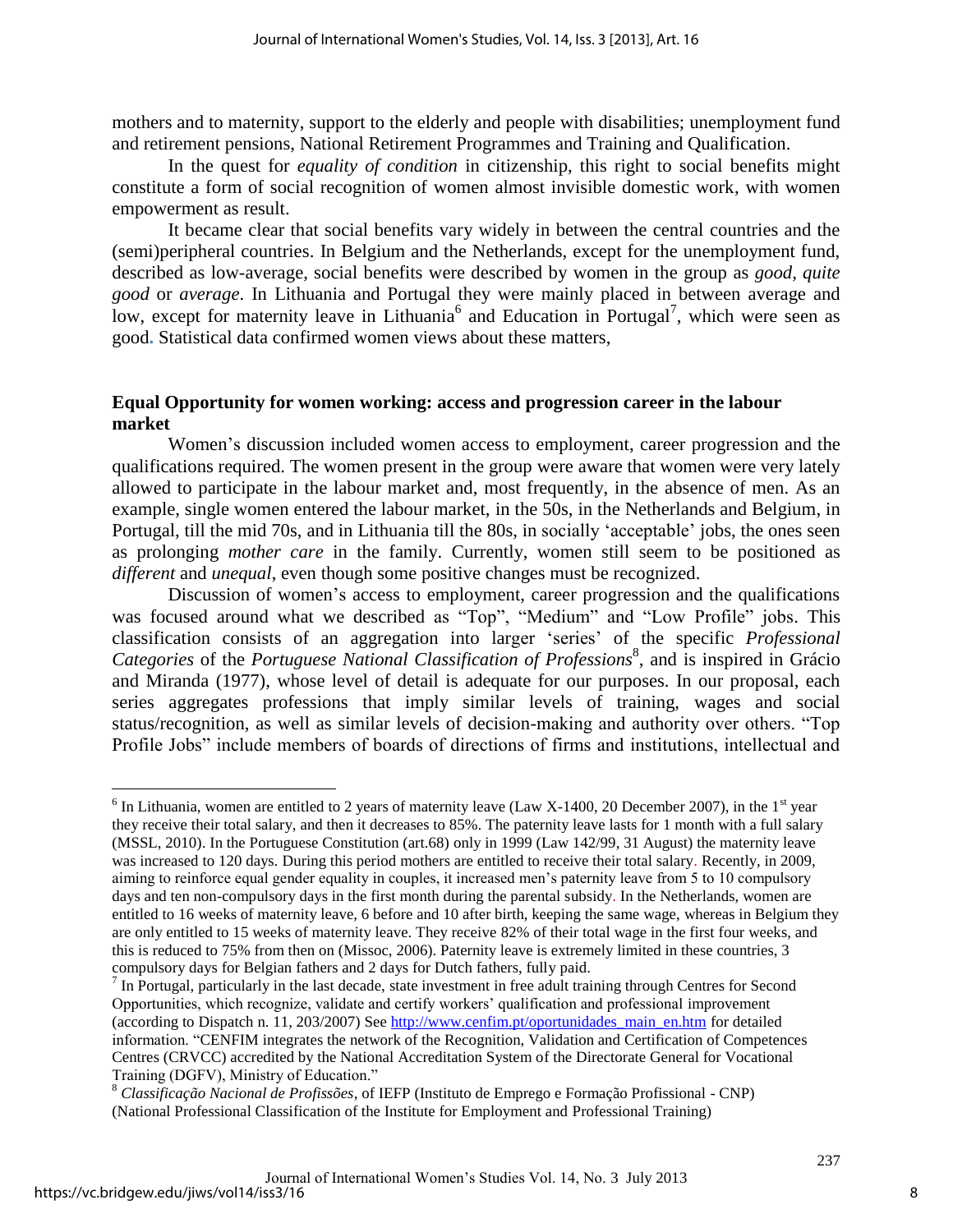scientific professions ... which imply high qualifications, high salaries and high social recognition and authority, and decision-making power; the series "Low Profile" includes housekeepers, rural workers, 'craftsmen', construction workers, and professions of the same kind, which imply low qualifications, low salaries, low social recognition, no authority over others (and hardly on one self) and no decision-making power. Finally, the series "Medium Profile" includes the professions in average positions at the diverse dimensions, namely technicians, officers, administrative staff, sellers and so forth.

Women concluded that women's access to top profile jobs is very limited in the four countries, and more significantly in the central countries it increases as the professional level decreases, in terms of status, responsibilities and wages. These views correlate positively to women high level of unemployment in the four countries, in a context of generalized economic crisis. In 2010, these percentages were extremely high: 8.6% in Belgium, 14.5%, in Lithuania, 4.5% in the Netherlands, and 12.1% in Portugal. This follows the generalized unemployment increasing tendency, going above men's high taxes in Belgium (8.2%), in The Netherlands (4.4%) and in Portugal (10%), but clearly below in Lithuania where male unemployment has reach the 21.2%. (Eurostat, 2010a).

The discrepancy among central and semi-peripheral countries is also due to the fact that many women in Belgium and the Netherlands work part time, a situation that is socially represented as a social benefit for women but that requests for deeper analysis. In fact, in 2010, 41% Belgium women and 76.5% Dutch women worked part-time, against 8.4% in Lithuania and 13.8% in Portugal (Eurostat, 2010b).

Interestingly, female part time work was perceived as a positive option for women that would help them deal with the *double burden.* This idea was deconstructed within a view of equality of condition. Women reviewed their views to conclude that the apparent benefit of *part time* inhibits women career construction, mitigates their emancipation and free choice, their economic independency and their sense of professional fulfilment. Therefore, it constrains women's citizenship, and it helps legitimate gender relations of domination-subordination<sup>9</sup>.

As Casaca (2005) puts it, women's part time work represents a form of sub-employment that emphasizes the logic of gender segregation and that may result in invisible impoverishment. Besides that, part time work does not provide women with resources for their economic independency maintaining women in subordinate positions in the case of nuclear families, where the men full time workers are still seen as the bread winners who, better or worse, assume their role as providers. It is this tension between domination-subordination that leads to our second motive of concern –women's career progression.

Debate about women's career progression in the four countries also brought about very interesting data. Women possibility to attain top profile jobs, implying leadership, power and decision-making was seen as very limited in the four countries but career opportunities were seen as diverse. Whereas in Belgium and in Lithuania there is a tendency for better opportunities as the job level decreases; in the Netherlands and in Portugal the possibilities to progress in careers are week at the top and low levels. They are significantly larger in the Netherlands, when focusing the medium profile jobs. The constraints to access, and succeed, at the top of professional hierarchies constitutes another disconcerting reality.

<sup>&</sup>lt;sup>9</sup> In methodological terms, this also shows how group discussion that builds on people voices, their history, experiences and life perspectives, may constitute a form of social awareness as it helps each individual to move beyond her own view of reality to construct an enlarged perspective.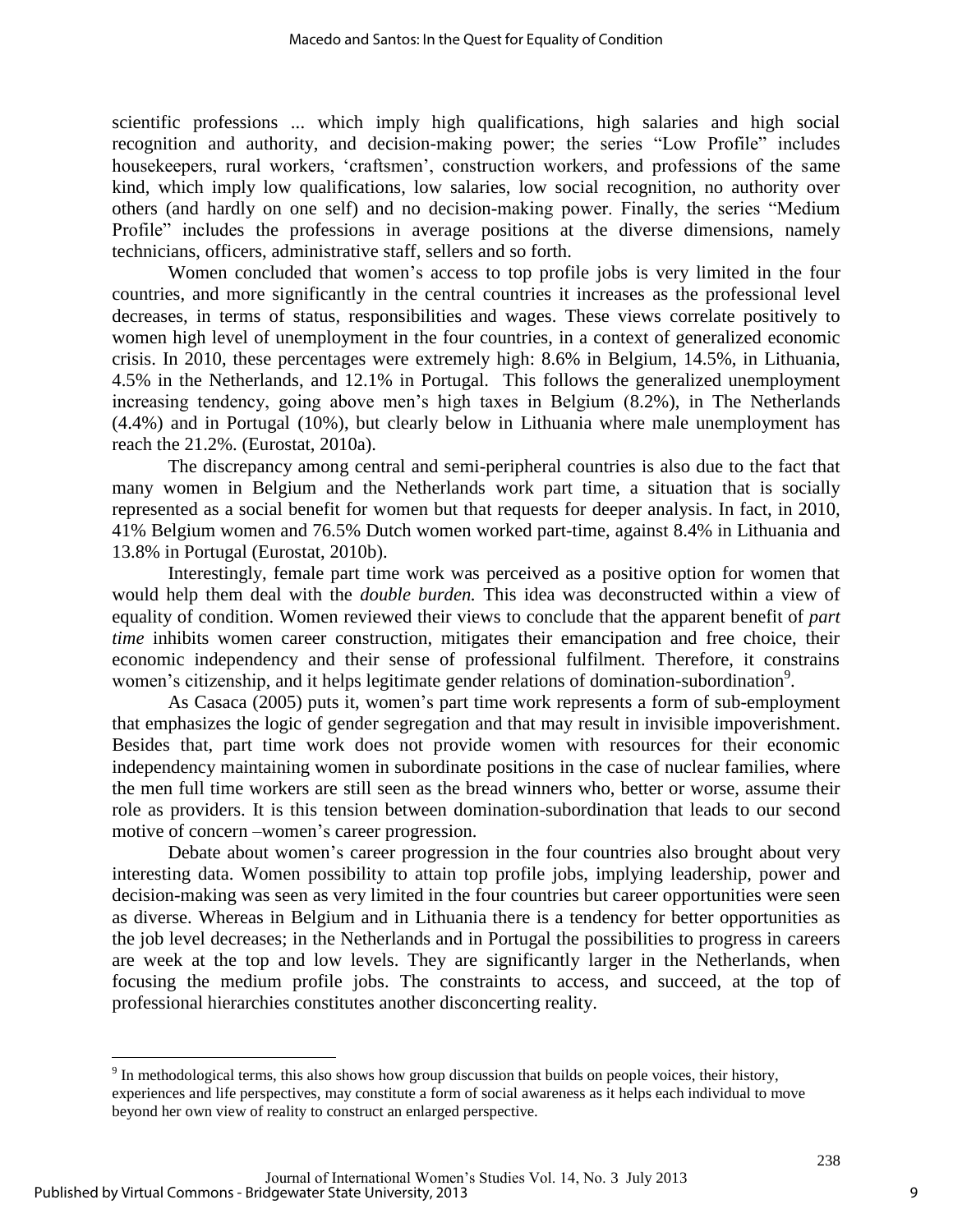In Lithuania, women are more frequently employed in the public sector whereas men occupy the private sector. Similar situation occurs in Portugal, where women go through the same difficulties not only in terms of horizontal segregation but also in terms of vertical segregation. That means the discrimination of women who develop the same functions as men and the discrimination of women within diverse positions in the hierarchies of power, respectively. As a result, women tend to keep the lowest positions in job rankings and very rarely are given access to the highest positions in job hierarchies. Women are pushed into the margins, to keep the lowest positions in job rankings and hardly ever are given access to the highest positions in job hierarchies. Also in this case, women views are reinforced by statistical data<sup>10</sup>.

Wage differences also emerge as an indicator of gender discrimination together with the features referred above. Even though equal pay for equal work has been legislated in the EU, women receive smaller wages than men in the four countries even when they have the same jobs and they have greater qualifications. Eurostat studies (2008a) show that women wages for the same work in the Netherlands are 19.6% lower than men's and in Belgium it corresponds to less 9%. In Portugal, even when women work full time, their wages are 9.2% lower than men's. Currently in spite of the change in the Lithuanian public sector, where there is an attempt to equalize women and men wages, in the private sector men still receive more, though the wage gap still rests on 21.6% (Eurostat, 2008a). This means that another dimension of women *equality of condition* is not being respected in the labour market. Women are not guaranteed access to the same resources and, as a consequence, their positioning shifts them away from a variety of resource-dependent opportunities that are approximate to the ones of men (Baker et al., 2004).

Finally, female and male qualification and its impact in their allocations in the labour market was another matter of concern. Currently, we are faced with women greater access and success at all educational levels, higher education in particular (Araújo, 2006, 2009; Macedo & Costa, 2006), though, this contradicts the dominance of female unemployment and of vertical segregation in the labour market in the four countries. This question was widely discussed in the discussion group as a problem of social (in)justice. As a matter of fact, in the four countries most degree diplomas are attributed to women: 60% in Lithuania, 53% in Portugal, 51.6% in The Netherlands, and 55% in Belgium (Eurostat, 2008b). Though, even with greater qualifications the social order makes them more vulnerable to the risks of unemployment and labour precariousness (Casaca, 2005).

To sum up, statistical and dialogical data seems to show that gender stereotypes still prevail in the four countries that were studied. The discussion of women access, progress and qualifications also brings to light their fragile position when it comes to *equality of condition* in working and learning. The subordination to a prevailing male culture not only diminishes women possibility to voice out their culture(s), as their smaller access to positions of power, resources, and resource related goods, mitigates their possibility to influence decisions and make real occupational choices. The inadequate attribution of social benefits to women also shows women lack of social recognition and respect. Therefore, a long pathway still needs to be stride so that *equality of condition* shifts from a claim to a reality.

 $10$  For instance, in Portugal, the percentage of women in the Portuguese Parliament is only of 30%, even though the law of Parity in Portugal establishes a female compulsory quota of 33% in the Assembly of the Republic (Silva, 2010). In the European Parliament women represent 31% (European Parliament, 2009). Even though, Law 2/2003, 22 August, defines that "political parties must assure women and men direct, active and balanced participation in the political activity as well as guarantee the non discrimination according to sex (sic)" (CIG, 2007:117)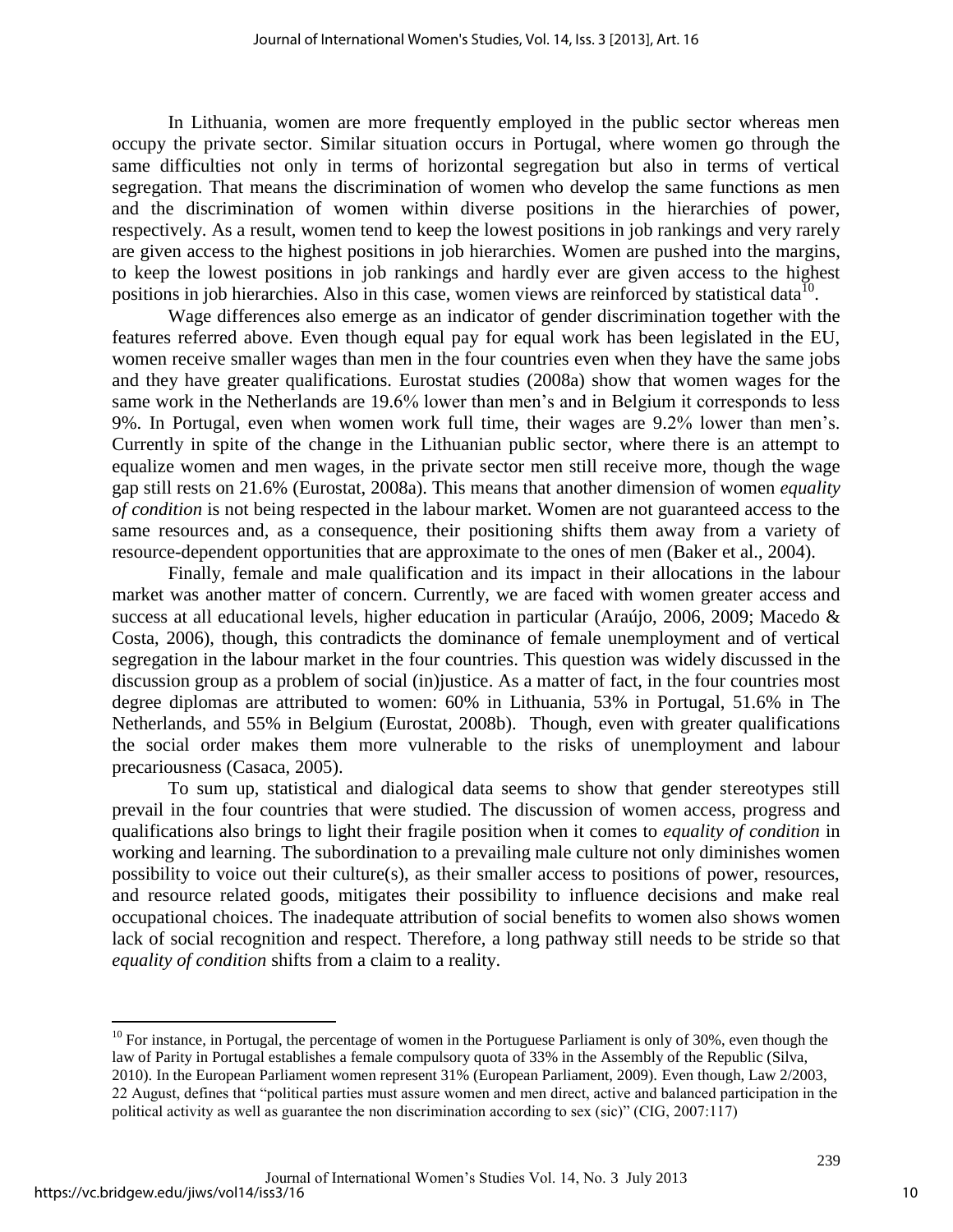# **To conclude**

This article analyzes some crucial features inherent to *equality of condition* on the basis of women's discussion about women allocation in the labour market and in the domestic sphere, in four EU member states: Belgium, Lithuania, the Netherlands and Portugal. Through qualitative research, we gathered and crisscrossed women voices and subjectivities, as privileged informants. Discursive narratives were triangulated with some statistical data, which mainly reinforced women's words. Dialogical and statistical data illustrates the prevalence of *inequality of condition* in these four countries. Stereotypes, together with social and institutional generalized resistance to change, lead women to develop more traditional pathways and constitute an obstacle to *equality of condition*.

Our analysis shows that positive changes have occurred in the different countries in close connection to their diverse positions in the EU and to their histories. These changes are more prominent in the two central countries (Belgium and the Netherlands), even though certain modes of labour discrimination prevail under the cover of social benefits–this is the case of part time work. In Portugal and Lithuania, as (semi)peripheral countries that are subjected to greater instability, longer pathways need to be treading in search for equality of condition between women and men, even though the social policies promoted in both countries represent a step forward. Hence this route is endangered by the global volatilization of the labour market.

Our data also showed that women's allocation to--and attribution of--responsibility for the private space of care and house work is still socially legitimated. Though, their role as workers and supervisors may be in conflict with a sense of emotional fulfilment. This occurs even though change can be observed in this structure as well as in the diverse constructions of femininity and masculinity that interrelate and carve up the life world.

In what concerns women's access and progression in the labour market, data brings to light that the gendered occupation of work sectors is still shaped by horizontal and vertical segregation even though the frontiers among sectors have diluted. This means, that traditionally so-called female sectors tend to be occupied by great number of men, but some women have also managed to enter the traditional male sectors.

Within this move one can still observe the prevalence of a male *ideology*, figured by ideas of competitiveness and management, which underlie the pillar of efficacy of the 'old' patriarchal states where women are still seen as foreigners. Women have to carve the frequently unfertile soil of paid work and of public recognition. Therefore, there is the risk that women develop strategic relations with the labour market, that shift away from effective possibilities of choice, autonomy and empowerment, and that are lead to the skilful management of the over load of tasks they are attributed.

The EU and national efforts to legislate gender equality should be emphasized, though women's inclusion through social policies as well as through the design and enhancement of institutions directly aimed at women or families seem to take women diverse voices into account as well. If *equality of condition* is to be implemented, the ideas of respect and recognition, access to resources as well as to love, care and solidarity, and the power to influence and make decisions, need to be matched up with the opportunity to work and learn, while choosing among fulfilling and satisfying occupations. Therefore, an effective *equality of condition* will need to be fashioned not only by legislation and the concerns with redistribution that shape a world bent to the requisites of the economy, but by a view of social justice which includes the reorganization of all fields of human life; and the reconfiguration of the state and of the way it deals with its citizens. This implies change in the deepest nature of its culture.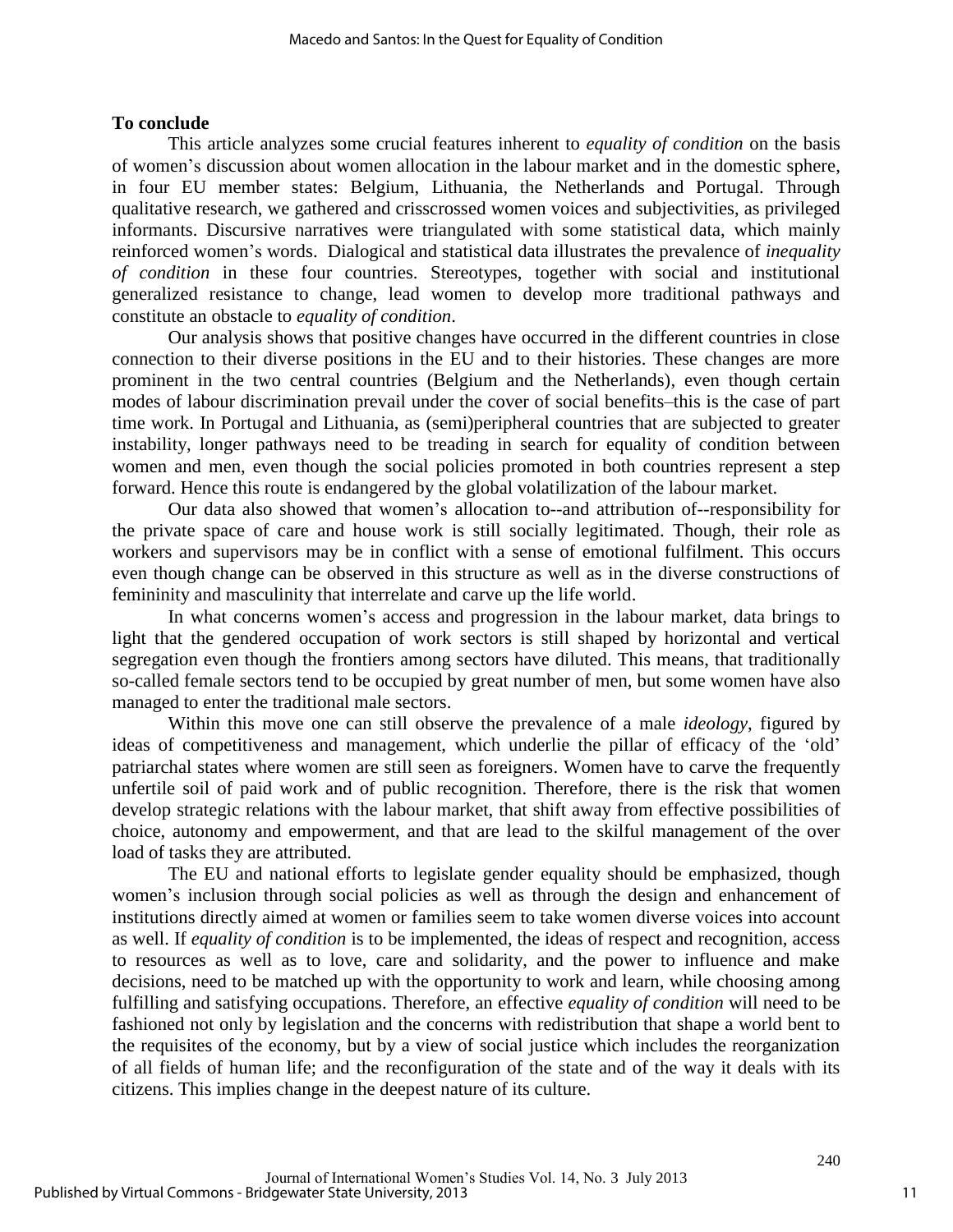# **References**

- Amaral, M. L. (2004). Um Povo de Homens e de Mulheres em País de Constituição Débil. *Ex aequo, 10,* 17-28.
- Araújo, H. (2009). Participação das mulheres e democracia na Universidade. In T. S. Brabo (Org.), *Gênero, educação e política: múltiplos olhares* (pp. 59-73). São Paulo: Icone Editora.
- Araújo, H. C. & Fonseca, L. (2007). Em torno de autonomia e desafectação: dois conceitos para entender percursos escolares de jovens raparigas e rapazes na escola? *Ex Aequo*, *15,* 63- 67.
- Araújo, H. (2006). Democracia e representação das mulheres. *Ex aequo, 13*, 59-65.
- Arnot, M. (2006). Gender Voices in the Classroom. In C. Skelton, B. Francis & L. Smulyan (Eds.), *The Sage Handbook of Gender and Education* (pp. 407- 421). London: Sage.
- Baker, J., Lynch, K., Cantilon, S. & Walsh, J. (2004). *Equality: from theory to practice.* Great Britain: Palgrave, Macmillan.
- Barroso, J. (2006). O Estado e a Educação. A regulação transnacional, a regulação nacional e a regulação local. In J. Barroso (Org.), *A regulação das políticas públicas de educação: espaços, dinâmicas e actores* (pp. 43-70). Lisboa: EDUCA.
- Blackmore, J. (1999). *Troubling Women, Feminisms, Leadership and Educational Change*. Buckingham: Open University Press.
- Braidotti, R. (1998). Gender and the Contested Notion of European Citizenship. In V. Ferreira, T. Tavares & S. Portugal (Eds.), *Shifting Bonds, Shifting Bound: Women, Mobility and Citizenship in Europe* (pp. 59-65). Oeiras: Celta Editora.
- Casaca, S. F. (2005). Flexibilidade, Emprego e Relações de Género, a Situação de Portugal no Contexto da União Europeia. In I. Kovács (Org.), *Flexibilidade de Emprego. Riscos e Oportunidades* (pp. 55-84). Oeiras: Celta Editora.
- Cattrysse, A. (2004). *De Positie Van de Vrouw op de Arbeidsmarkt*. Retrieved January 22, 2008, from http://www.statbel.fgov.be/studies/ac122\_nl.pdf.
- Comissão para a Cidadania e Igualdade de Género (CIG) (2007). *A igualdade de género em Portugal.* Lisboa: Comissão para a Cidadania e Igualdade e Género.
- Cowles, M. & Risse, T. (2001). Transforming Europe: Conclusions. In M. Cowles, T. R. & James, C. (Eds.), *Transforming Europe: Europeanization and domestic change* (pp. 217-238)*.* Ithaca & London: Cornell University Press.
- Eurostat (2008a). *Gender pay gap in unadjusted form*. Retrieved June 15, 2010 from [http://epp.eurostat.ec.europa.eu/tgm/table.do?tab=table&init=1&plugin=1&language=en](http://epp.eurostat.ec.europa.eu/tgm/table.do?tab=table&init=1&plugin=1&language=en&pcode=tsiem040) [&pcode=tsiem040](http://epp.eurostat.ec.europa.eu/tgm/table.do?tab=table&init=1&plugin=1&language=en&pcode=tsiem040)
- Eurostat (2008b). *Tertiary Students (ISCED 5-6) by Field of Education and Sex*. Retrieved June 15, 2010, from

[http://appsso.eurostat.ec.europa.eu/nui/show.do?dataset=educ\\_enrl5&lang=en](http://appsso.eurostat.ec.europa.eu/nui/show.do?dataset=educ_enrl5&lang=en) 

- Eurostat (2010b). *Full-time and Part-Time employment by sex, age groups and highestlevel of education attained (1000). Retrieved June 15, 2010*, from [http://appsso.eurostat.ec.europa.eu/nui/show.do?dataset=lfsq\\_epgaed&lang=en](http://appsso.eurostat.ec.europa.eu/nui/show.do?dataset=lfsq_epgaed&lang=en)
- Eurostat (2010a). Unemployment Rate by gender %. Retrieved March 14, 2011, fro[mhttp://epp.eurostat.ec.europa.eu/tgm/refreshTableAction.do?tab=table&plugin=1&pc](http://epp.eurostat.ec.europa.eu/tgm/refreshTableAction.do?tab=table&plugin=1&pcode=tsiem110&language=en) [ode=tsiem110&language=en](http://epp.eurostat.ec.europa.eu/tgm/refreshTableAction.do?tab=table&plugin=1&pcode=tsiem110&language=en)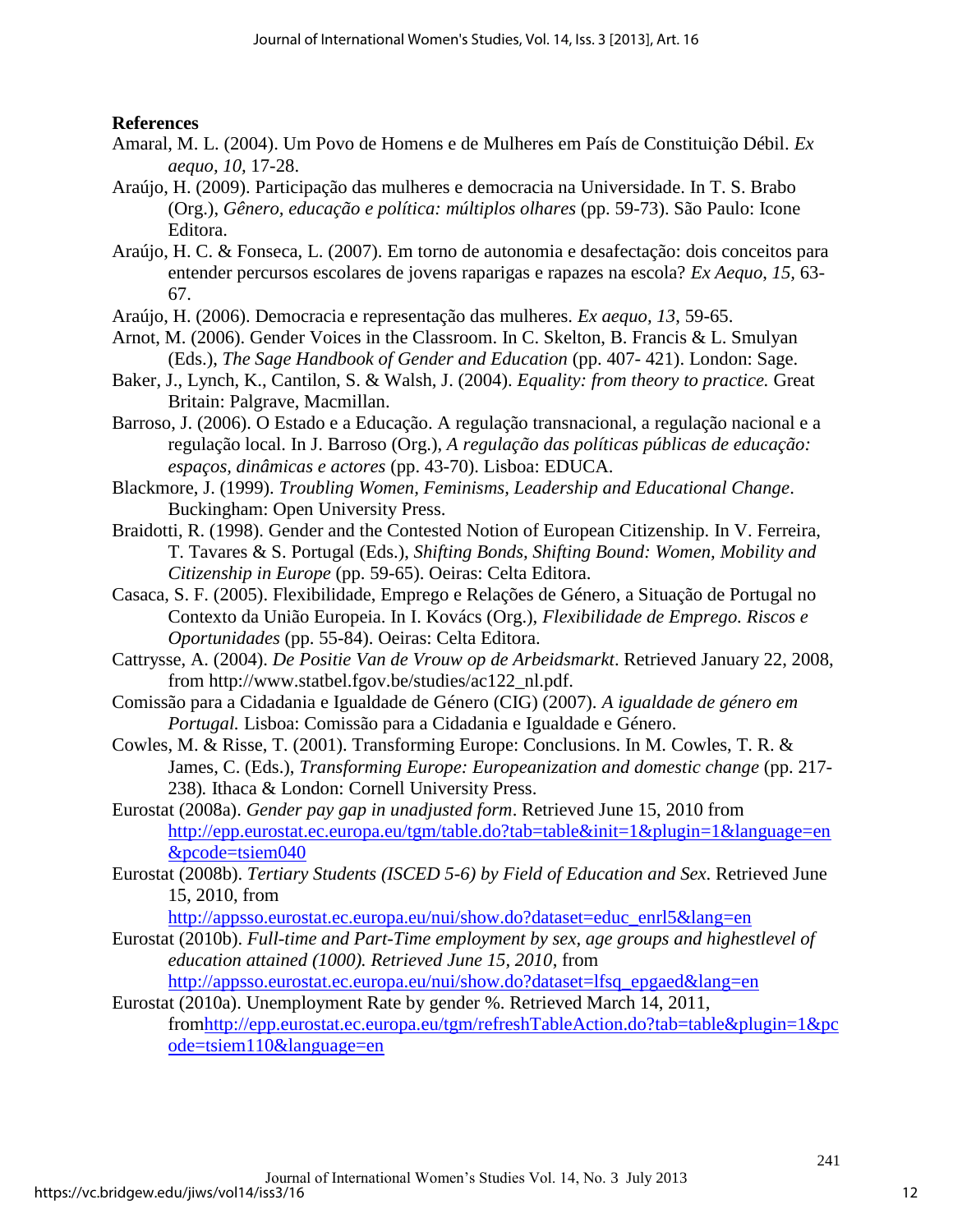- European Parliament (2009). *Igualdade de oportunidades entre homens e mulheres. Retrieved June 09, 2010, from* [http://www.europarl.europa.eu/sides/getDoc.do?pubRef=-](http://www.europarl.europa.eu/sides/getDoc.do?pubRef=-//EP//TEXT+IM-PRESS+20090511FCS55550+0+DOC+XML+V0//PT) [//EP//TEXT+IM-PRESS+20090511FCS55550+0+DOC+XML+V0//PT](http://www.europarl.europa.eu/sides/getDoc.do?pubRef=-//EP//TEXT+IM-PRESS+20090511FCS55550+0+DOC+XML+V0//PT)
- Gordon, A. & Stack, T. (2007). Citizenship Beyond the State: Thinking with Early Modern Citizenship in the Contemporary World. *Citizenship Studies, 11*(2)*,* 117 – 133.
- Grácio, S. & Miranda, S. (1977). Insucesso escolar e origem social: resultado dum inquéritopiloto. *Análise Social, XIII*(51), 721-726.
- Lister, R. (1999). Promoting Women's Economic Independence. In G. Dench (Ed.), *Rewriting the Sexual Contract* (pp. 180-192). New Brunswick: Transaction Publishers.
- Lynch, K. & Lodge, A. (2002). *Equality and Power in Schools – Redistribution, recognition and representation.* London/ New York: Routledge Falmer.
- Macedo, E. & Santos, S. A. (2009). Apenas Mulheres? Situação das mulheres no mercado de trabalho em quatro países europeus. *Ex aequo, 19*, 129-155.
- Macedo, E. (2009). *Cidadania em Confronto, Educação de Jovens Elites em Tempo de Globalização*. Porto: CIIE/ Livpsic.
- Macedo, E. & Fonseca, L. (2009). Social Policy, Legal and Social services in Portugal: New social policies and current debates. *Socialinis Darbas, Mokslo darbai 7*(3), *26-34.*
- Macedo, E. & Costa W. (2006). *Partilhar o Mundo: construir uma cidadania participativa*. *Ex aequo, 13*, 79-90.
- Meier, P. & Lombardo, E. (2008). Concepts of citizenship underlying EU gender equality policies. *Citizenship Studies, 12*(5)*,* 481–493
- Ministry of Social Security and Labour (MSSL). (2010). *Maternity (Paternity) benefit.* Retrieved July 29, 2010, from [http://www.socmin.lt/index.php?-1725653123.](http://www.socmin.lt/index.php?-1725653123)
- Missoc, Commission Européenne (2006). *La protection Sociale dans les états members de l'Union Européenne*. Direction générale Emploi et Affaires Sociales.
- Oliveira, R. D. (2006). A Reengenharia do Tempo. *Ex aequo, 13*, 13-28.
- Oliveira, R. D. (2009). Mulheres e(m) Liderança: Género, Educação e Poder. In E. Macedo e M. de Koning (Org.), *ReInventando lideranças: Género, educação e poder* (pp. 43-58). Porto: Fundação Cuidar O Futuro & Livpsic.
- Phillips, A. (2006). "Really" equal: opportunities and autonomy. *Journal of political philosophy*, *14*(1), 18-32. Retrieved March 04, 2009 from <http://eprints.lse.ac.uk/16831/>
- Phillips, A. (2004). Defending Equality of Outcome. *Journal of Political Philosophy 12*(1), 1-19.
- Phillips, A. (2001). De uma Política de Ideias a uma Política de Presença. *Revista de Estudos Feministas*, *9*(1)*,* 268-290.
- Radaelli, C. (2003). The Europeanization of Public Policy. In K. Featherstone & C.M. Radaelli, (Eds.), *The Politics of Europeanization* (pp. 27–56). Oxford: Oxford University Press.
- Ramalho, M. R. P. (2004). Igualdade de Género e Direito Comunitário notas breves. *Ex aequo, 10*, 51-60.
- Santos, B. S. (2001). Os Processos da Globalização. In B. S. Santos (Org.), *Globalização – Fatalidade ou Utopia?* (pp. 31-99). Porto: Afrontamento.
- Santos, S. A. (2009). *Lugares emergentes da animação sociocultural: Experiências e produções socioeducativas, situadas na tensão entre exclusão social e igualdade como condição* (Unpublished master dissertation). Faculty of Psychology and Education Sciences, University of Porto, Porto, Portugal.
- Saukienė, I. (2008). Lyčių lygybės Lietuvoje nėra? Retrieved March 11, 2009 from <http://www.lygus.lt/ITC/news.php?id=1623>*.*